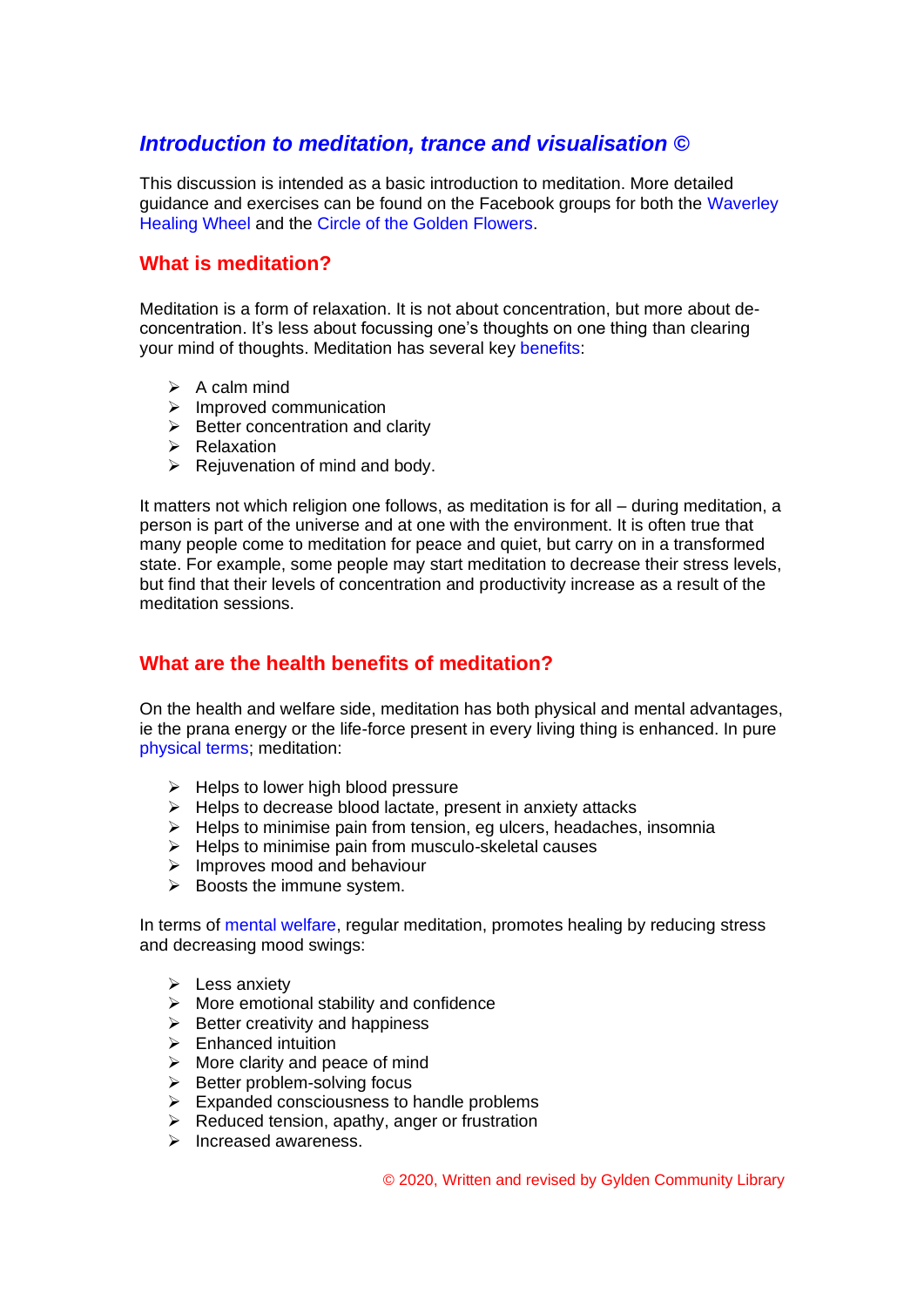## **Starting meditation or trance**

Regular practice is necessary to fully experience beneficial meditation – it is quite possible to have just a few minutes as a daily routine (or in the lunch break). It is vital though that you arrange the environment to be comfortable and private for your meditation period, well away from mobile phones, pets, children or computers. The following list gives *suggestions only* for a successful meditation.

- i. Pick some songs or a CD to listen to, ie something with a steady beat is best for this method (nothing too laid-back) — perhaps trance, dance or techno of about 45 minutes' length.
- ii. Find a spot without interruptions, eg a closed room or a comfortable spot.
- iii. Record the meditation instructions in your own voice or ask someone you trust to read them to you while you meditate — at a slow pace.
- iv. Sit in your normal meditation posture, eg preferably cross-legged on the floor or, if that's difficult, on a chair with your back and shoulders straight. It is possible to lie on the floor if you can guarantee not to fall asleep.
- v. Take a few deep breaths and calm your body and mind.
- vi. Close your eyes.
- vii. Listen to the spoken directions of the meditation and follow them to the end.

If the object is not to have a daily meditation, but to go into trance, there are a few variations to the list above. The first two steps are the same, but then consider:

- $\triangleright$  Relax by lying down so you are comfortable.
- $\triangleright$  Turn on the music and focus on the beat in the first track, ie try to remove any surface thoughts from your mind — imagine them flying away.
- $\triangleright$  During the second track, stay with the beat and continue to lose any thoughts or distractions; once completed, try to imagine pictures that move or swirl to the beat, eg leaves in the wind, waves on a shore or a river current.
- $\triangleright$  Focus on these shifting pictures, relax and ignore any distractions.
- $\triangleright$  With practice, your mind may go blank or your heartbeat changes to match the music — this shows total relaxation.
- $\triangleright$  If you have achieved a trance state, your body will feel light and tingle. In some cases, people may use this opportunity for healing, self-knowledge and astral projection (which we can discuss on another day).
- ➢ When you come out of trance, you will feel refreshed and full of energy.

### **Visual meditation**

Visual meditation means using your sense of sight to focus consciousness. You can either draw from your memory to create an image in your mind or you can use your sense of sight to observe an object sitting in front of you. However, visualisation is a powerful tool for meditation as it requires an active participation from the subject, almost like a form of hypnosis.

Another point is that visualisation cannot achieve a material result — it is an idea or sequence of ideas, but it needs a shared energy to translate that idea into effect. So, the process of translating an idea into reality needs self-belief, confidence and small objectives. Thus, to gain improvement via this type of meditation requires regular practice to lose negative energy and gain enhanced prana.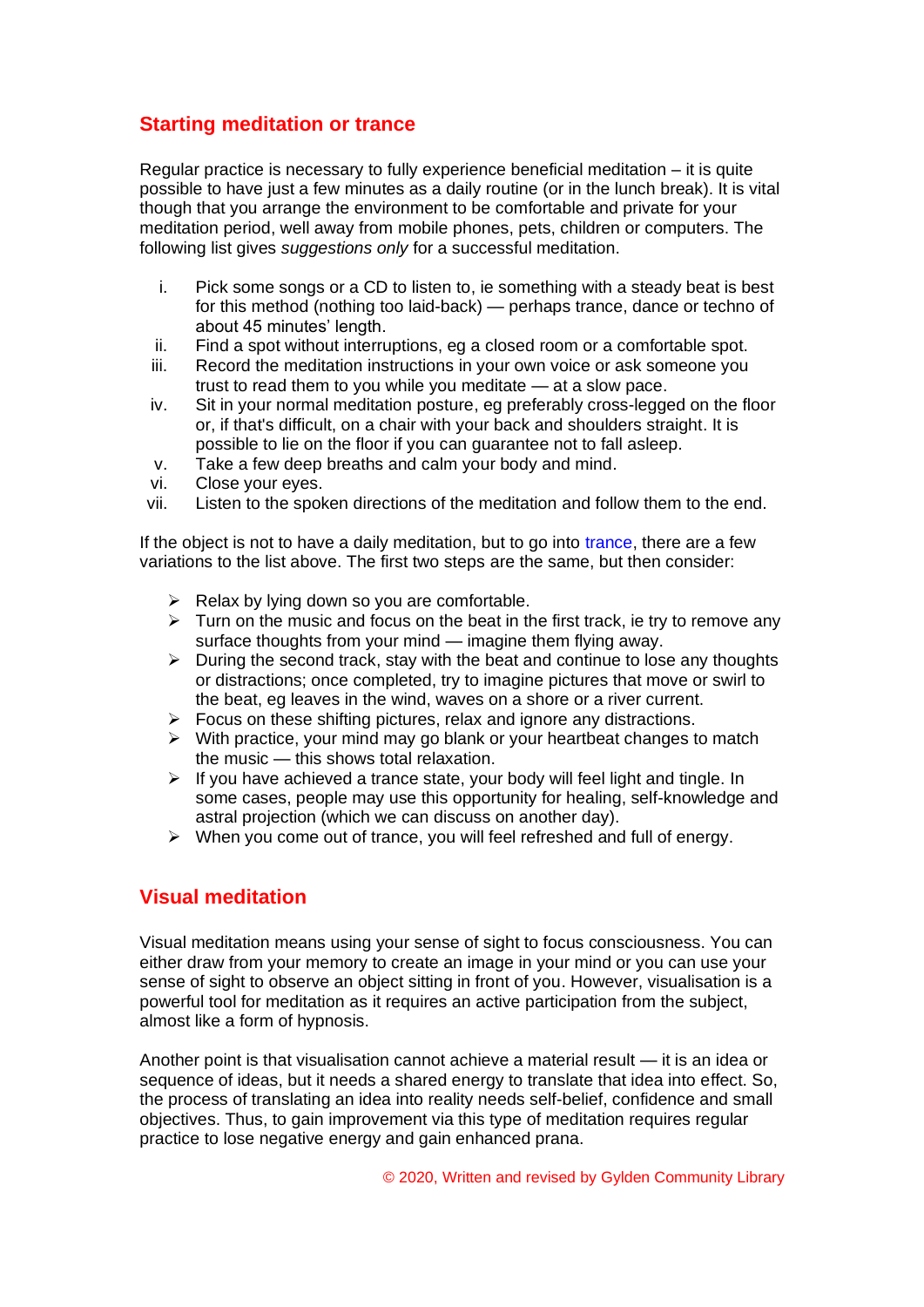The steps to a visual meditation are basically the same as those above (not trance)  $$ as you close your eyes, imagine yourself surrounded by a bubble of white light that fills you with peace and love. Breathe in the light with every breath so that it fills your being. Exhale any negative thoughts as black smoke. Any desired objectives, eg healing, should be imagined and considered how to achieve them later. When you finish, it is likely that you can move forward to achieve your aims, having rid yourself of negative thoughts.

# **Examples of some chakra meditations**

#### **Root chakra guided meditation**

- i. Take a long and deep breath.
- ii. As you exhale, move attention to the base of your spine and imagine a ruby-red chakra glowing iridescently — the warm red glow of the chakra calms you and you feel serene and safe.
- iii. You feel grounded and unshakeable like a huge boulder cradled by the earth.
- iv. Imagine standing at the base of a snow-capped mountain, rising high into the sky. In front of you is a large opening to a cave. The red rhododendrons growing at the mouth of the cave sway in the gentle breeze and reflect the warm sunlight falling on them. The rays of the sun streaking in invite you to enter the cave.
- v. Step forward and go inside the cave has smooth walls and a high ceiling with a warm gentle breeze making you cosy and comfortable. Walk further and notice your surroundings.
- vi. You see the path opening into a large, almost circular, room with a big rectangular stone lying in the middle. A gentle beam of light slipping in through a small crack in the ceiling bathes the stone with a warm glow.
- vii. You walk over to the stone and sit on it sitting cross-legged is effortless.
- viii. You begin to feel a part of the mountain, deeply anchored and rooted to the earth. You feel safe, as the earth supports and feeds your entire being.
- ix. See your root chakra spinning and gaining strength. As it spins faster, a ruby-red light washes over you and joins with every cell in your body.
- x. Breathe deeply and feel the energy moving to the base of your spine.
- xi. Rest in this awareness.
- xii. Rise gently from the stone and walk out of the room, through the passageway to outside the cave.
- xiii. Look back at the mountain and feel at one with it.
- xiv. When you are ready, open your eyes and finish the meditation.

#### **Power chakra guided meditation**

- i. Take a long and deep breath.
- ii. As you exhale, move attention to the lower part of your chest (below the ribs) and imagine a bright yellow chakra. The sun-like yellow glow spreads to fill your chest and the rest of your body.
- iii. Imagine standing in an endless field of sunflowers swaying gently in the breeze. The sky is a cloudless blue and the sun bathes you and the field of flowers with its warm, nourishing rays.